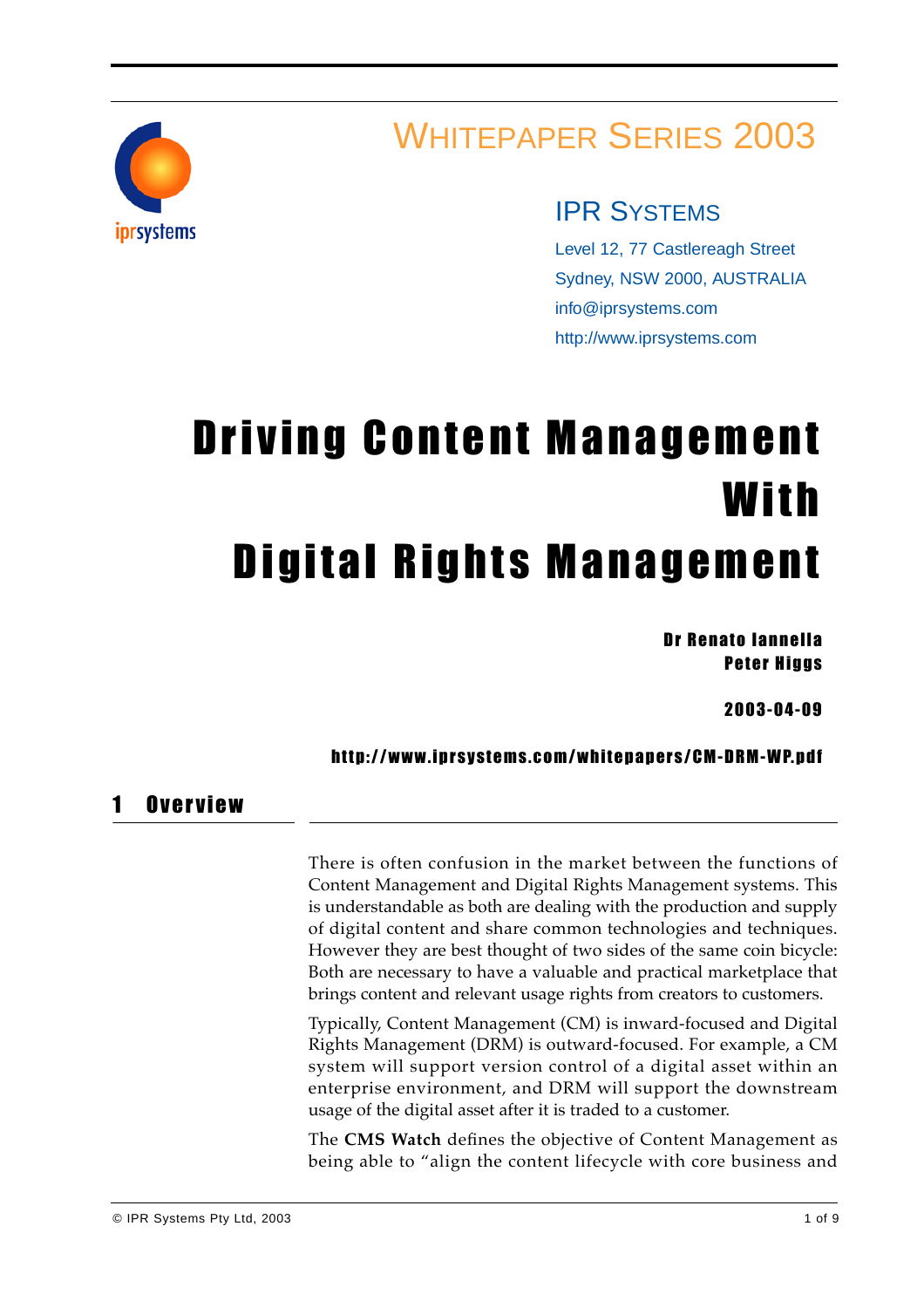editorial processes to reduce production costs and realize greater value from media assets by enabling users to digitize, catalogue, convert, transform, and distribute them."

Content Management has evolved and has now been segmented into Enterprise Content Management, Digital Asset Management, Media Asset Management, and Web Content Management.

Similarly IPR Systems divides DRM into:

- **•** Digital Property Management (DPM), and
- **•** Digital Rights Enforcement (DRE).

Digital Rights Management (DRM) involves the description, layering, analysis, valuation, trading and monitoring of the rights over an enterprise's assets; both in physical and digital form; and of tangible and intangible value. DRM covers the digital management of rights be they rights in a physical manifestation of a work (eg a book), or be they rights in a digital manifestation of a work (eg an ebook).

Clearly, systems that manage and supply content need to interface to, or be closely coupled with, systems that manage rights. Figure 1 shows the logical relationship between CM and DRM. As content is created and managed (eg version control, digitisation etc), traded via an ecommerce exchange, and delivered to the consumer, appropriate rights information is also captured and managed in parallel.



Figure 1. CM and DRM Relationship

In many cases the CM functions and the DRM functions have high dependencies, such as the protection of the content at the consumer end of the transaction. The terms and conditions agreed on in the trade will need to inform the content rendering systems to ensure that the content is only used for the purposes acquired.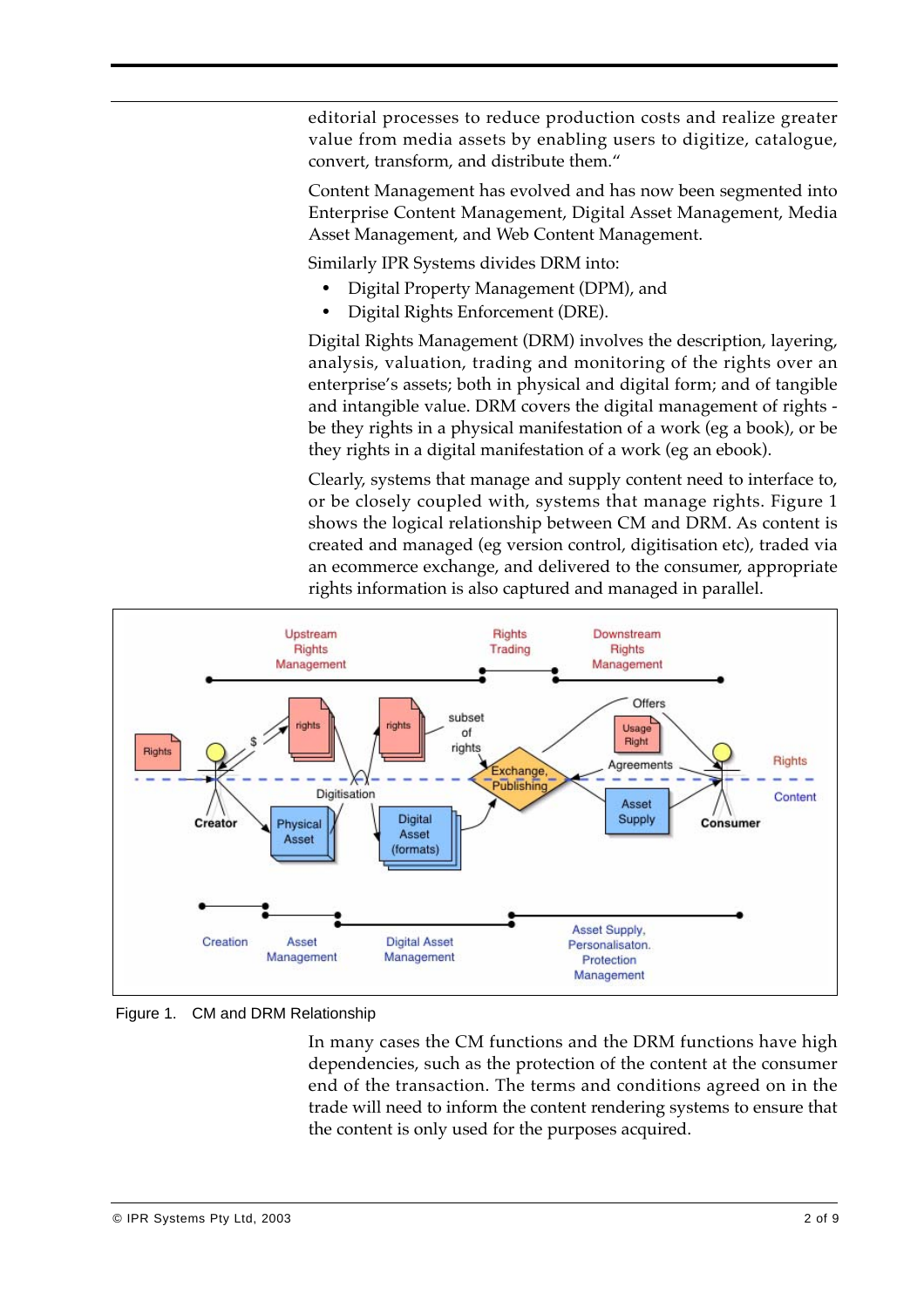At the point of trading, all the rights information managed is termed "upstream" and conversely, "downstream" after that event. Most complete CM systems need to manage both upstream and downstream rights over media content.

For example, the eLearning sector has a high degree of re-use of learning content. In many cases the only thing that the original rights holders require is that they receive attribution in any new re-creations of the content. In other cases, royalty payments maybe required to reuse the content.

Current rights management technologies are focused on managing downstream rights: the flow of content from a publishing organisation to consumers. This flow is predominantly of relative simple usages or "passive consumption". For example, the sale of music content, in which the end consumer can only play the audio file. A more complex market requirement is the management of upstream (content sourcing) agreements which can then be aggregated, managed and transformed into downstream usage offers and agreements.

A key feature of managing online rights will be the substantial increase in this re-use of digital material on the Web. The pervasive Internet is changing the nature of distribution of digital media from a passive one way flow (from Publisher to the End User) to a much more interactive cycle where creations are re-used, combined and extended ad infinitum. At all stages, the rights need to be managed and honoured with services of various degrees of sophistication.

#### 2 What is CM

In its various incarnations, Content Management is managing the content creations through metadata and relationships to digital files.

In abstract terms CM handles:

- **•** Versioning: May create new versions or manage versions created externally. Note however that new versions may have additional rights holder and be subject to additional legal content sourcing agreement that will affect how they can be used.
- **•** Formats: Transforms content from one file or presentation format to another. For example, HTML, PDF, Quicktime.
- **•** Workflows: Managing the sequence of steps through production and publishing and support for quality assurance.
- **•** Conditional Access: Manage as part of the work flow different levels of user access to the content.
- **•** Delivery and Publishing: Supply individual and aggregations of files through appropriate publishing technologies. For example, FTP, WebDAV, HTTP.

Some CM vendors have added eCommerce facilities to their applications to support the sale of a specific digital files. Because of the tremendous duplication of data involved in capturing a rights usage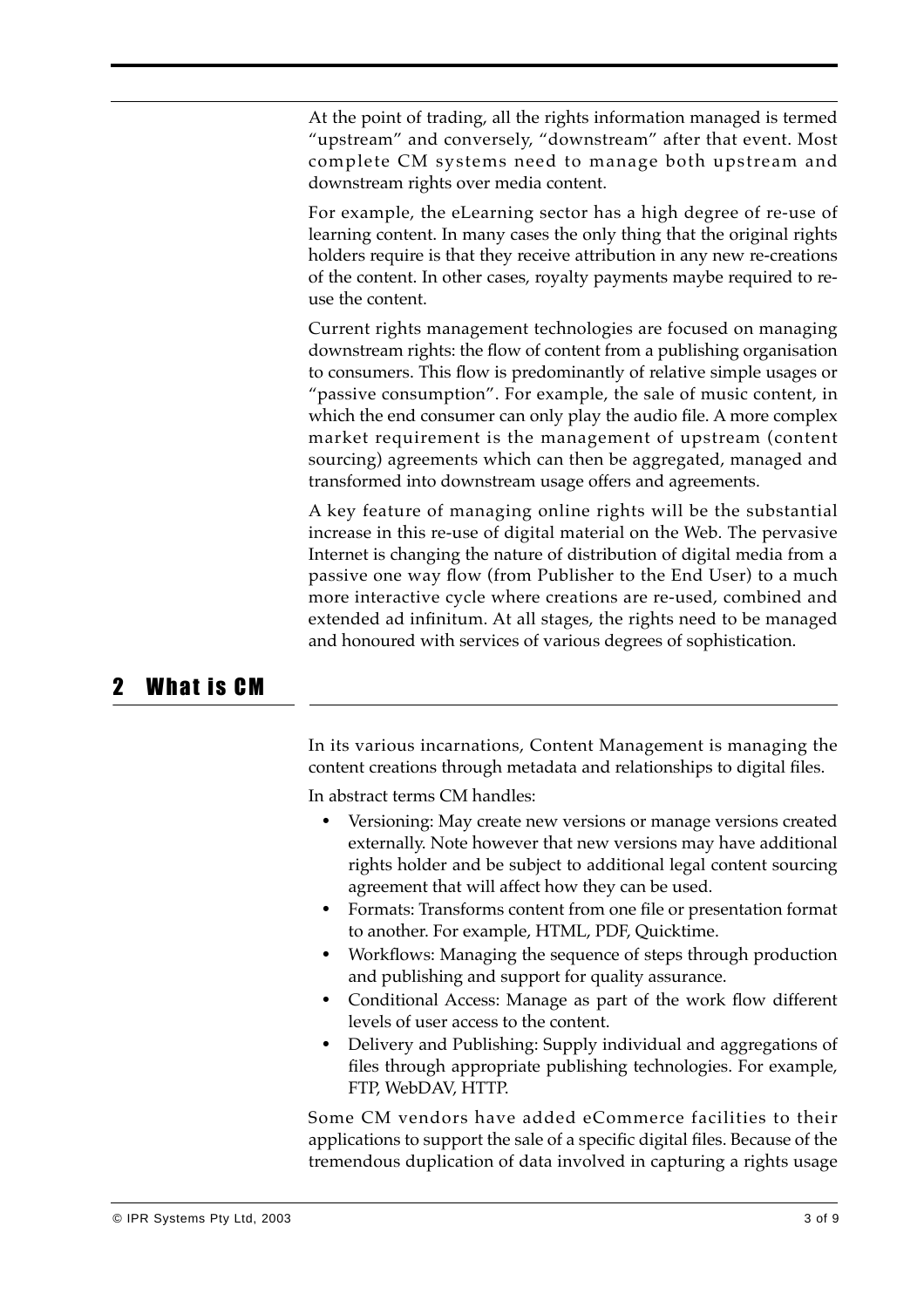record for every piece of content, these systems usually know very little about who should get paid in the case of each sale (eg royalties) nor how the explicit terms and conditions for usage should be treated. This is not what CM should be trying to manage and is much more efficiently managed by DPM.

#### 3 What is DPM

Digital Property Management (DPM) is concerned with managing intellectual property over content including:

- **•** The rights holders of content and any existing terms of agreements.
- **•** The making of offers to consumers that include the terms and conditions for use of content.
- **•** The creation of agreements for usage licenses to downstream users for content.
- **•** Interfacing to CM systems to supply the appropriate content once an agreement is made.
- **•** Interfacing to Party and Identity management systems.
- **•** Interfacing to ecommerce systems for billing acquirers.
- **•** Reporting on license activity and disbursing revenue for the usage of rights.

The area of most confusion between CM and DPM is with user access rights. In CM systems, designated user roles (such as Editor, Administrator, Approver) may have certain "rights" to support them in the content creation lifecycle (such as changing content or approving content for publication). These are usually defined by business rules. However, there is usually no correlation between these user/roles and ownership of intellectual property over the same content.

Trading of content has to deliver two parts of the deal:

- The rights to use the content in a range of ways from very specific (eg consumer can only read once) through to totally unrestricted (eg use, reprint, lend, give etc).
- **•** The delivery of the content in a digital format that supports (or limits) its use in the permitted ways.

Supplying content without associated usage rights could be legitimate or an act of piracy. The end acquirer does not usually know unless they are provided with clear evidence of the "title of rights" to the content - both for themselves and from the party providing it to them. After all there is no value for someone providing supposedly "good title" to use a work if they have pirated it themselves.

Key requirements for achieving this is the use of Rights Expression Languages (REL) for describing the terms and conditions of offers and agreements. These computer readable agreements when embedded in the content enable the management and tracking of asset usages when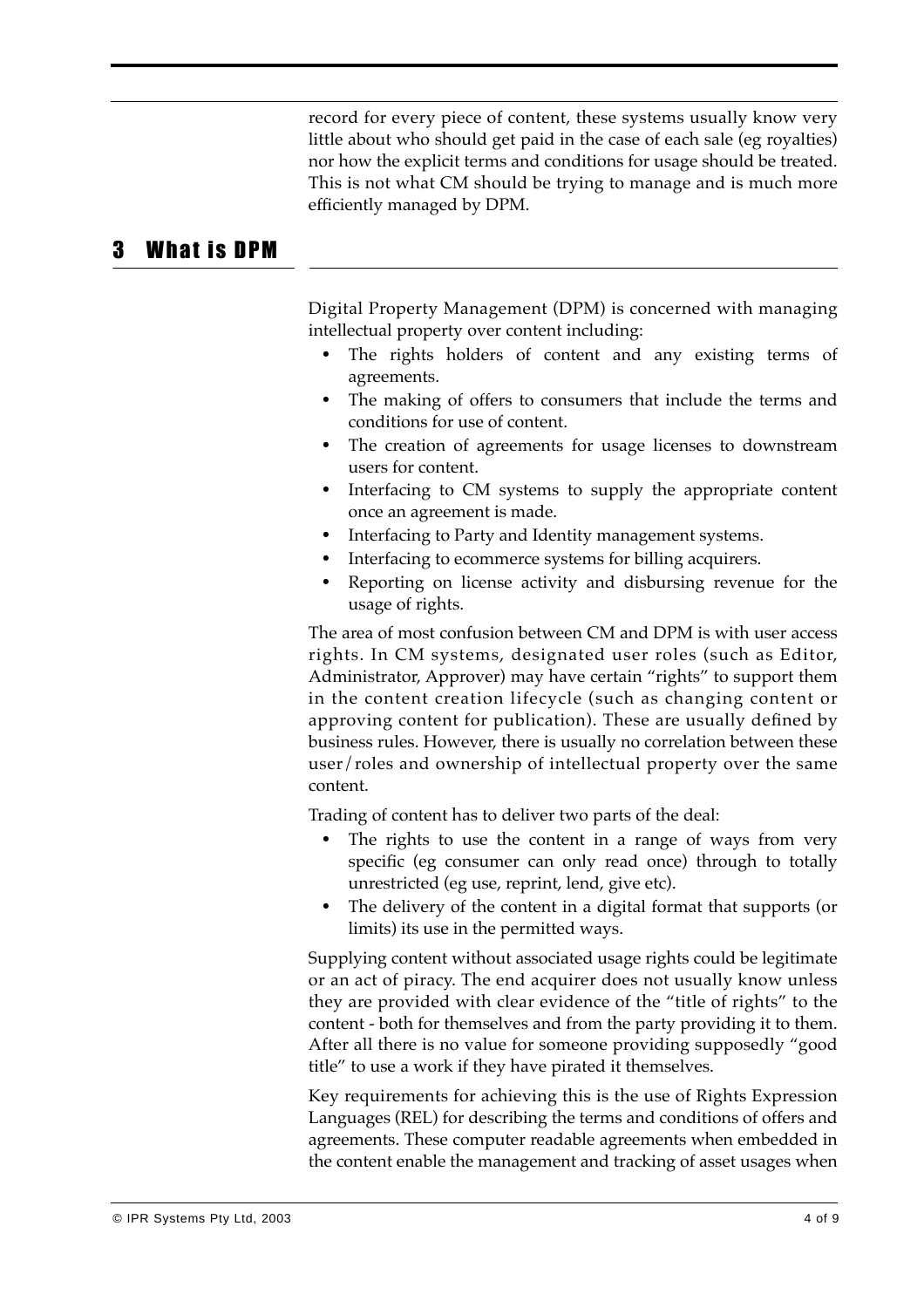distributed in controlled environments. An example of a REL is the Open Digital Rights Language (**ODRL**). A profile of ODRL has been endorsed as the international standard for mobile content by the Open Mobile Alliance (**OMA**).

#### 4 What is DRE

Digital Rights Enforcement (DRE) is the process of ensuring that content is only used for the terms and conditions that it was acquired under. These include such functions as:

- **•** Ensuring that only the usage permissions allowed are enabled.
- **•** Ensuring that any constraints on usage (such as time-based or count-based) are honoured.
- **•** Ensuring that tracking of content (for example, to support peruse fees) is reported
- **•** Ensuring that content is not publicly distributed
- **•** Supporting the encryption and authorised decryption of digital content, including public key management
- **•** Ensuring users of content are authorised.

DRE is the "public face" of DRM systems that the majority of endusers are exposed to. As such, the "enforcement" approach to DRM has left many with serious concerns about usability and long-term interoperability of encrypted content. Additionally, DRE is constantly under attack from the community who are keen to break "unbreakable" encryption techniques.

The most sound strategy is therefore to invest in the DPM system that can capture and store agreements which in combination then interface with and drive whatever combination of DRE technologies are currently relevant.

For instance on instruction from the DPM system the Rights Enforcement module will apply a series of appropriate protection techniques: These could include:

- **•** Embed into the file the usage agreement including the identity of the party downloading the file. This agreement can also be digitally signed to become "Tamper Evident" packaging.
- **•** Place visible and invisible personalised watermarks on each page of a document or within a video file or image.
- **•** Using a standard Content Packaging format which would be generated on demand, include placing all content into a Zip file and including an XML based Usage agreement.
- **•** Using a public key based content encryption system to protect sensitive files.
- **•** Supplying the content to "Edge Devices" such as the latest mobile phones that understand and honour a number of the usages and constraints as ODRL expressions that are embedded in the content.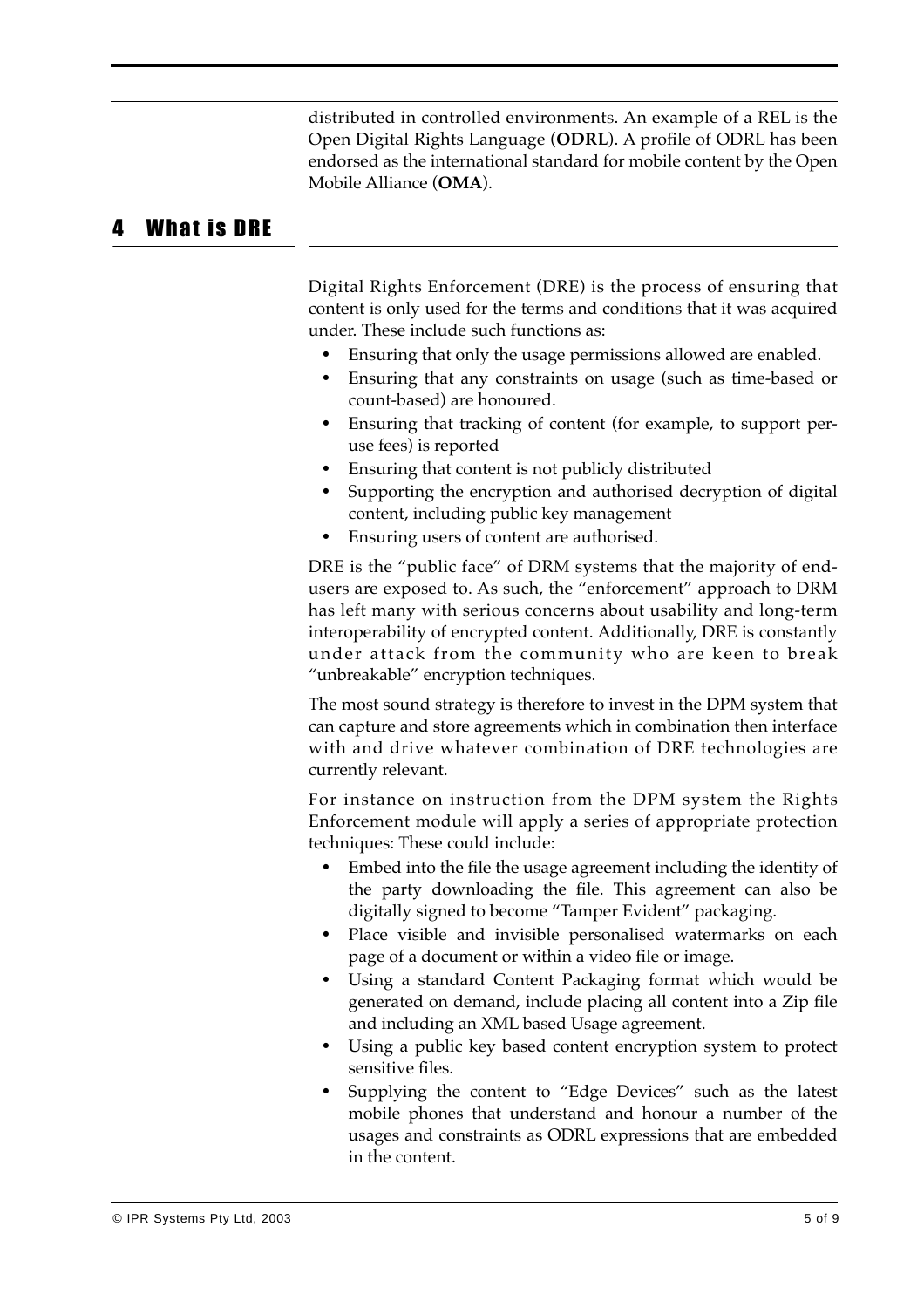#### 5 CM Access Rights versus DRM Usage Rights

CM Access Rights are defined in relationship to the "role" of the various parties (ie, Author, Editor, Administrator, Approver, Supervisor, etc) and are broadly applied via business rules to types of content.

DRM Usage Rights include Access Rights but also encompass the type of usage a defined role is allowed to have once they are given access to content or a database record.

For instance, a user may have access to a record in a database, but do they have the usage right to print it, extract a copy and email it?

The limitations of managing content based on Access Rights versus a more sophisticated strategy of relying on Usage Rights is outlined in the below table:

| <b>Access Rights</b>                                                                | <b>Usage Rights</b>                                                       |
|-------------------------------------------------------------------------------------|---------------------------------------------------------------------------|
| Controls access to files, documents, or<br>records                                  | Manages types of usage of content                                         |
| Conditional on a users Identity and Role                                            | Conditional on the Usage rights held over the                             |
| (sometimes multiple roles)                                                          | content                                                                   |
|                                                                                     | Usage Rights can be conditional on the<br>Identity and role of the User   |
| Once files and records are accessed the<br>content usages are not easily controlled | Usage controls can persist after access has<br>been gained to content     |
|                                                                                     | Explicit Usage Agreements are embedded in                                 |
|                                                                                     | the content allowing for "Usage Forensics"<br>and prosecution of breeches |
| No understanding of upstream agreements                                             | Understand upstream and downstream                                        |
|                                                                                     | content agreements                                                        |

Supplying content without the usage rights could be piracy, or it could be legitimate. The acquirer cannot know unless they are provided with evidence of clear title: both for themselves and from the party providing it to them. After all there is no value to you for someone providing supposedly "good title" to use a work if they have pirated the content.

#### 6 CM and DRM Architecture

Rights Management systems in the past have included their own proprietary but limited media handling modules that understand rights. Now that Rights Expression Languages are becoming standardised and the role of rights is better understood, Rights Management functionality will be provided by much more capable but specialised rights modules that interface with rights enabled full featured Content Management systems and media handling modules.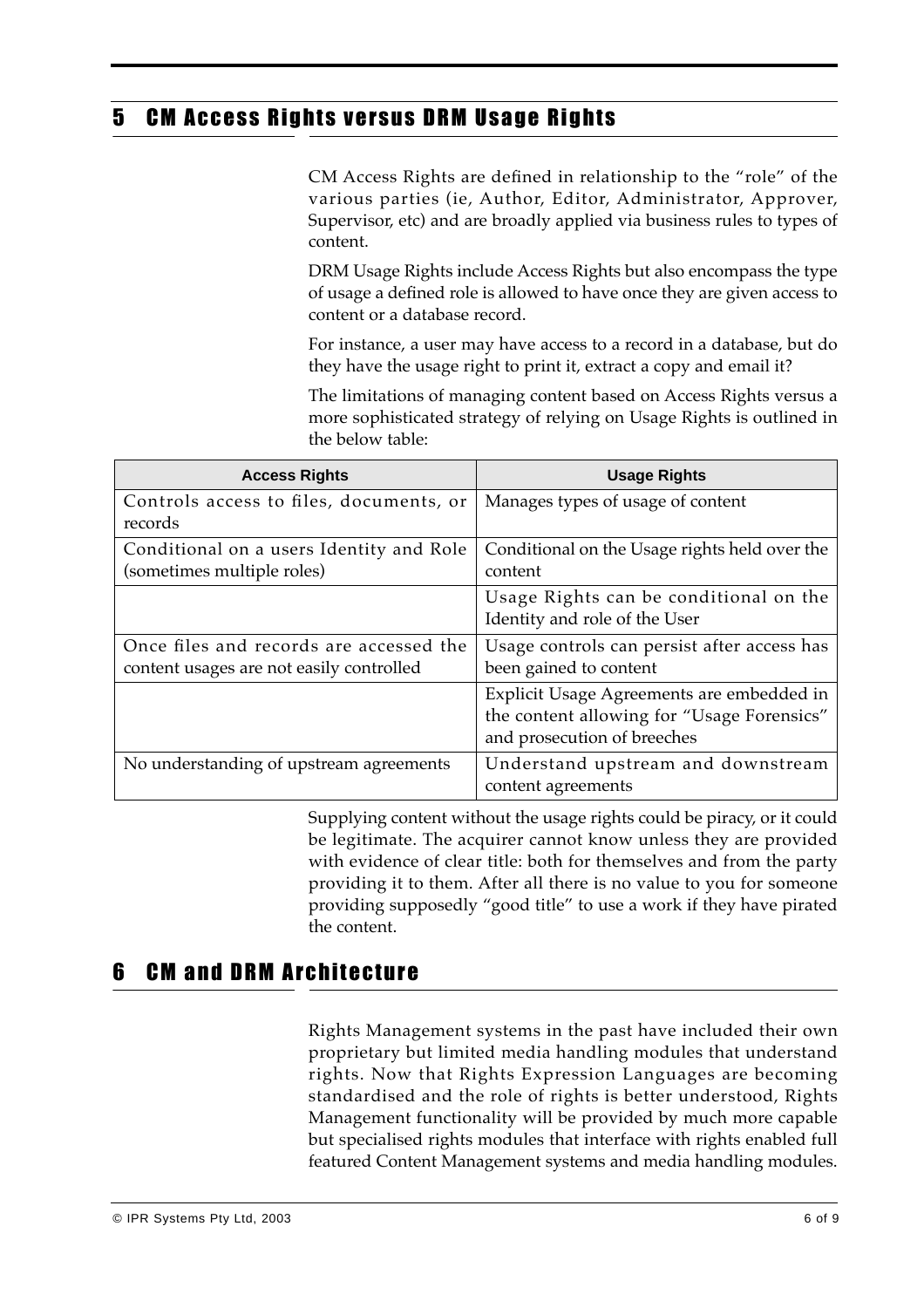A complete architecture - shown in Figure 2 - consists of the three core managed entities of Content, Parties, and Rights. The separation of functionality into these three specialised entities is critical to allow future flexibility in the types of usages able to be offered, the level of content protection provided and the range of supported revenue models. Within these managed entities there are numerous and overlapping systems, such as Metadata and Discovery systems. Many of these systems, such as Identity and Agreements will be closely coupled.



Figure 2. CM and DRM Architecture

Supporting all these systems are a collection of services that provide the operational instances to enable the service offerings, such as Delivery and Payment services. Again, some of these are common across the systems and also need to support interoperability across the three core managed entities.

The *content supply* chain extends across the breath of the three core managed entities with the support of some of the Services, such as Workflow and Delivery, for example. The greater the scope of parties, from content creation, trade, use, and re-use, the more capable the supply chain.

The *content value* chain extends across the depth of the three core managed entities with the support of some of the systems, such as Agreement and Packaging, for example. The greater the provision of such services for the end-user experience, the greater the value created by the supply chain.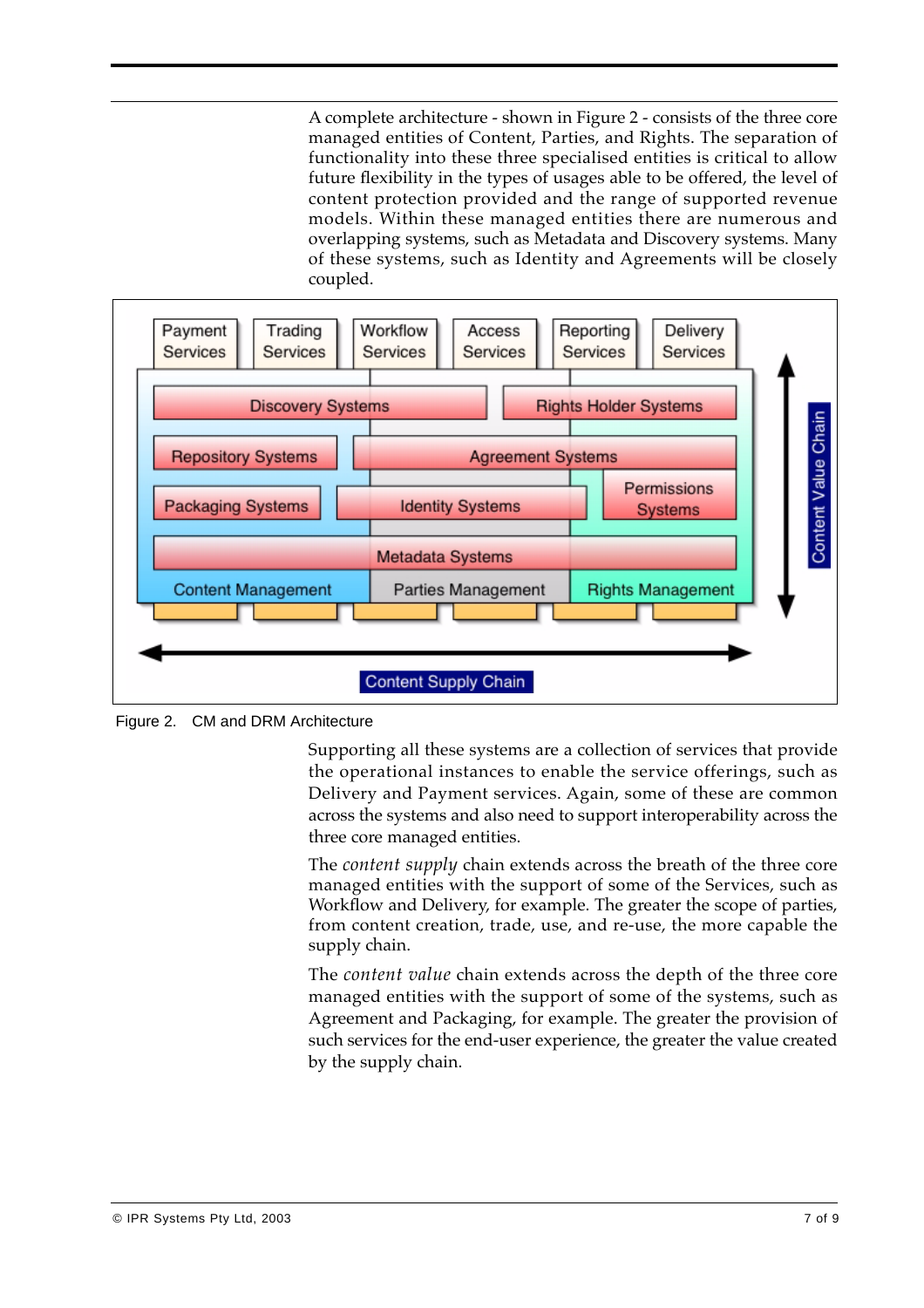#### 7 Evolution of DRM

Like all technologies, DRM is constantly evolving. We have identified three generations of DRM.

**1st Generation** First Generation DRM approaches simply stated as unformatted text the rights holders name and claimed all rights over a work when it was provided to a customer. This statement could be in metadata, in a Click License, as a Shrink Wrap license or as a footer. Details of any usage agreements for acquired content would be held in legal agreements in paper form with no easy way of locating or interpreting them.

**2nd Generation** Second Generation downstream DRM approaches utilized Digital Rights Enforcement (DRE) technologies to ensure that the permissions the creator or trader wanted to make available were not breached. A media file was encrypted to a cryptographic key that is specific to a computer. The key can permit certain functionality such as reading of an ebook only. This obviated the need to clearly state and manage the provenance and rights-holders of a work as only simple consumption rights were available to acquirers.

> Second Generation upstream DRM approaches extended flat-file Content Management systems to include some unstructured information about rights holders and the rights held over each media asset. New versions of a media asset are often managed by "Version Control" features, but the linkages between the rights and the versions can easily be lost or become meaningless as multiple assets are combined and re-used.

**3rd Generation** Third Generation DRM approaches, such as those created by IPR Systems, manage the upstream and downstream rights separately from the content and the parties, as shown in Figure 3.

> In a small implementation the three functional modules may be included in a single application. In a larger implementation a Content Management system would manage the metadata and digital files of the Content, a Customer Relationship Management application (CRM), Liberty or LDAP/X500 directories would form the basis of the Party identity management and they would both co-ordinate with the Upstream and Downstream Rights Management applications. The rights are also aware of the "layers" of content - as defined by the International Federation of Library Associations (IFLA) - to enable works/expressions/manifestations/items of the same content to be identified and assigned rights.

This advanced 3rd generation DRM model manages:

- **•** The agreements or offers separately from the content that is the subject of the agreement/offer.
- **•** A single agreement that can cover many works in many different formats and layers.